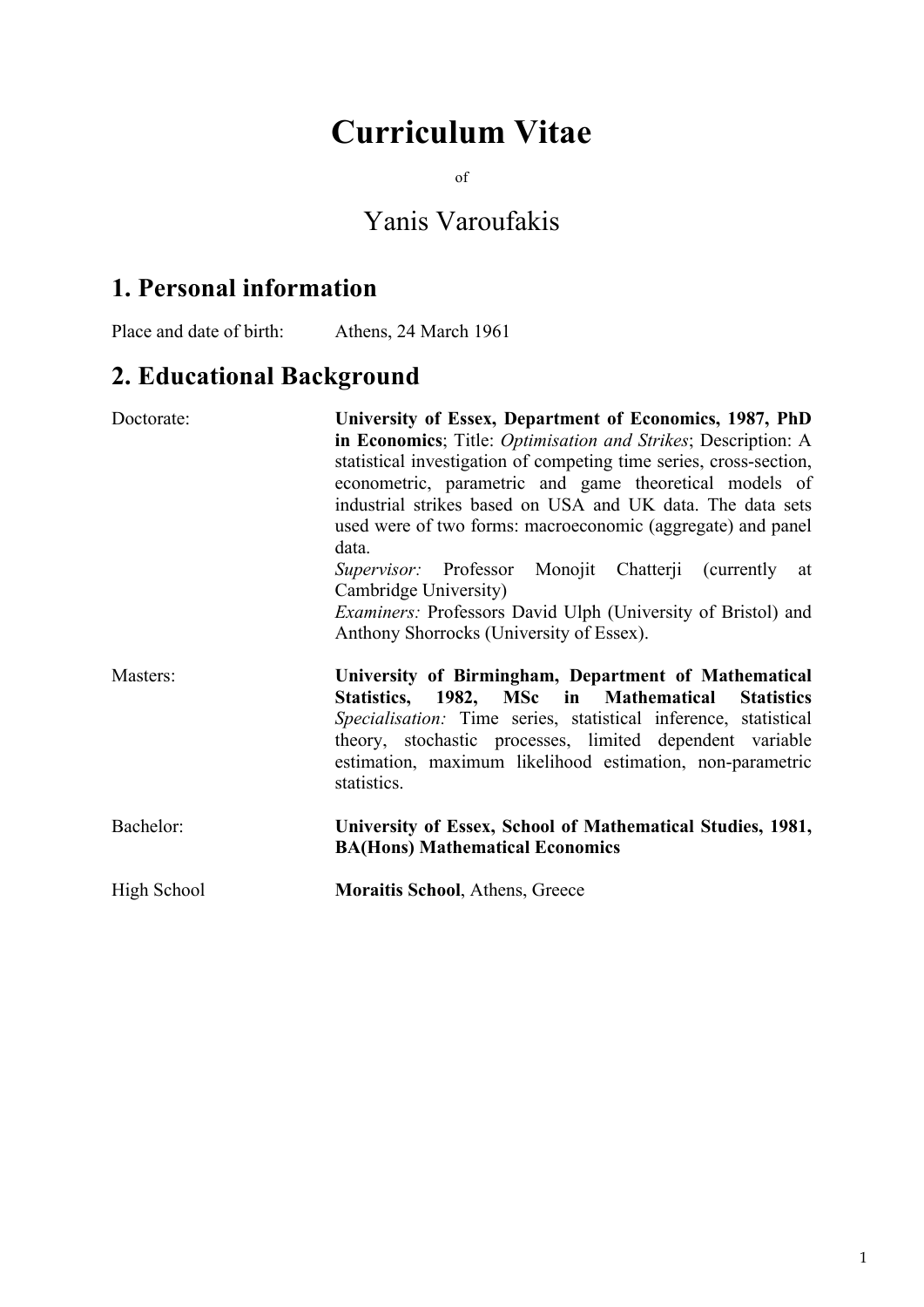## **3. Academic positions**

#### *Primary positions*

September 2006 to date

**Professor of Economic Theory,** *Faculty of Economic Sciences, University of Athens*, Athens, Greece

January 2013 to date **Visiting Professor,** *Lyndon B. Johnson School of Public Affairs***,** *University of Texas, Austin*, USA

November 2013 to date **Visiting Professor,** *Department of Computer Science, University of Stockholm, Sweden*

*Other current appointments*

September 1996 to date **Hoover Fellow in Economic and Social Ethics***, Université Catholique de Louvain, Louvain-la-Neuve, Belgium*

October 2011 to date **Honorary Fellow***, Sidney Sussex College, University of Cambridge*

*Previous appointments*

#### FULL TIME

September 2000 to September 2006 **Associate Professor of Economic Theory,** *Faculty of Economic Sciences, University of Athens*, Athens, Greece

January 1990 to 2002 **Senior Lecturer in Economics (tenured)**, *Department of Economics, University of Sydney*

September 1995 to September 1996 **Senior Lecturer**, *Department of Political Economy, University of Glasgow UK*

September 1988 to December 1990 **Lecturer in Economics***, Department of Economics, University of Sydney*, *Sydney*

April 1986 to September 1988 **Fellow and University Lecturer**, *Department of Applied Economics and Trinity College, University of Cambridge UK*

January 1986 to September 1988 **Lecturer (tenured)***, School of Economic and Social Studies, University of East Anglia, Norwich UK*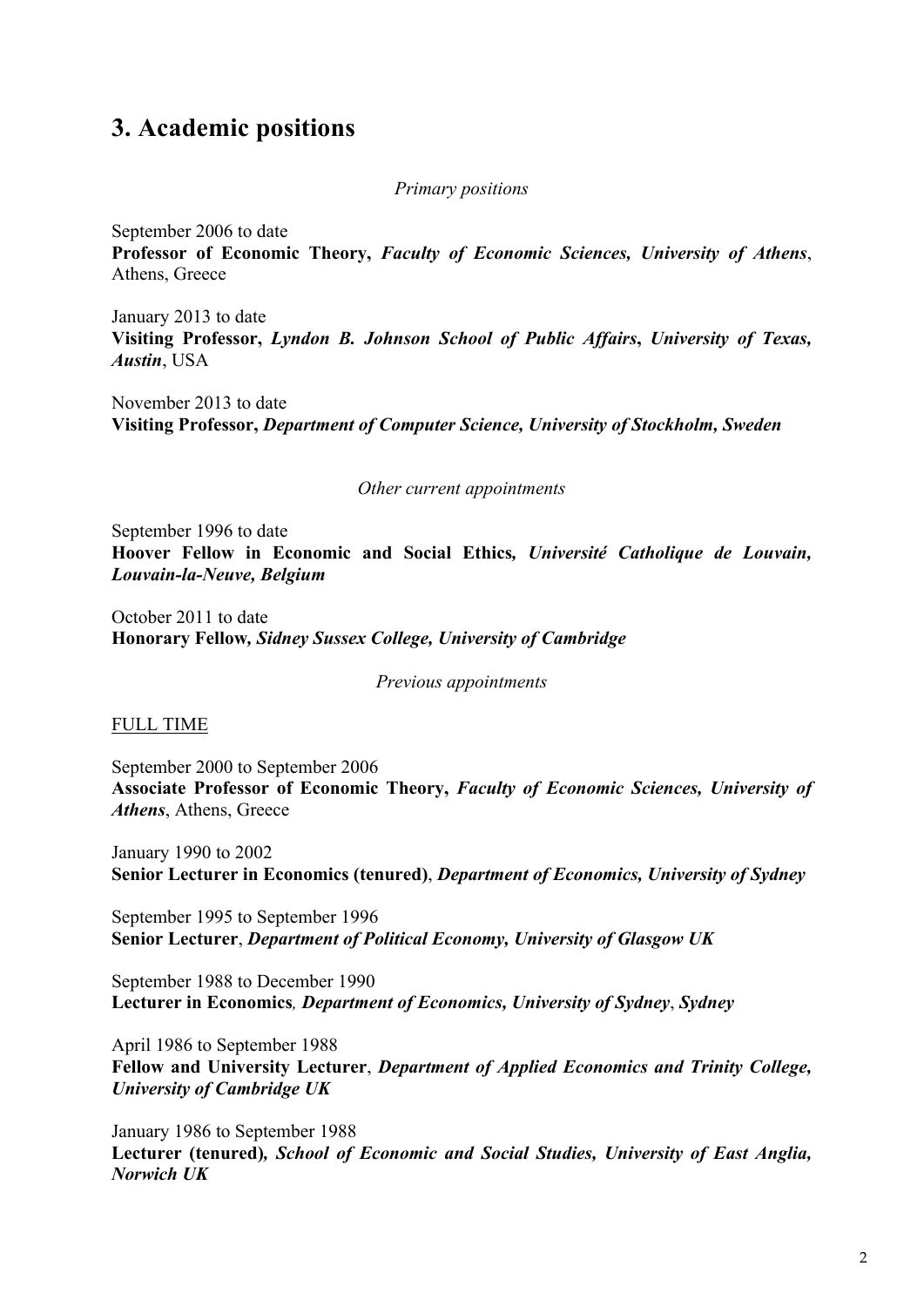#### April 1985 to December 1986 **Senior Research Associate and University Lecturer**, *Economics Research Centre, School of Economic and Social Studies, University of East Anglia, Norwich UK*

#### October 1983 to April 1985 **Teaching and Research Assistant***, Department of Economics, University of Essex UK*

#### PART TIME

February 1991 to December 2000 **Visiting Professor**, *Graduate School of Business, University of Sydney*

June 1993 to September 1993 **Visiting Professor***, Australian Graduate School of Management, Sydney*

*Previous administrative positions*

- Director, Division of Political Economy**,** Faculty of Economic Sciences, University of Athens, 2002/3 and 2006 to date
- Director, Poverty Monitoring Research Unit (A joint venture of the Greek Confederation of Trades Unions and the Faculty of Faculty of Economic Sciences, University of Athens)
- Founding Director of UADPhilEcon (The University of Athens Doctoral Program in Economics). Faculty of Economics, University of Athens (2001-2008)
- Director of the First Year economic principles course at Sydney University; a course with an enrolment of 1600 students from the Faculties of Business, Economics and Arts. My responsibilities included the management of the five lecturers and the 23 tutors who were involved in the running of the course (1994-1999)
- Director of Third Year studies which involved overseeing, and being responsible for, 29 semester courses and 650 students each year (1992-1994)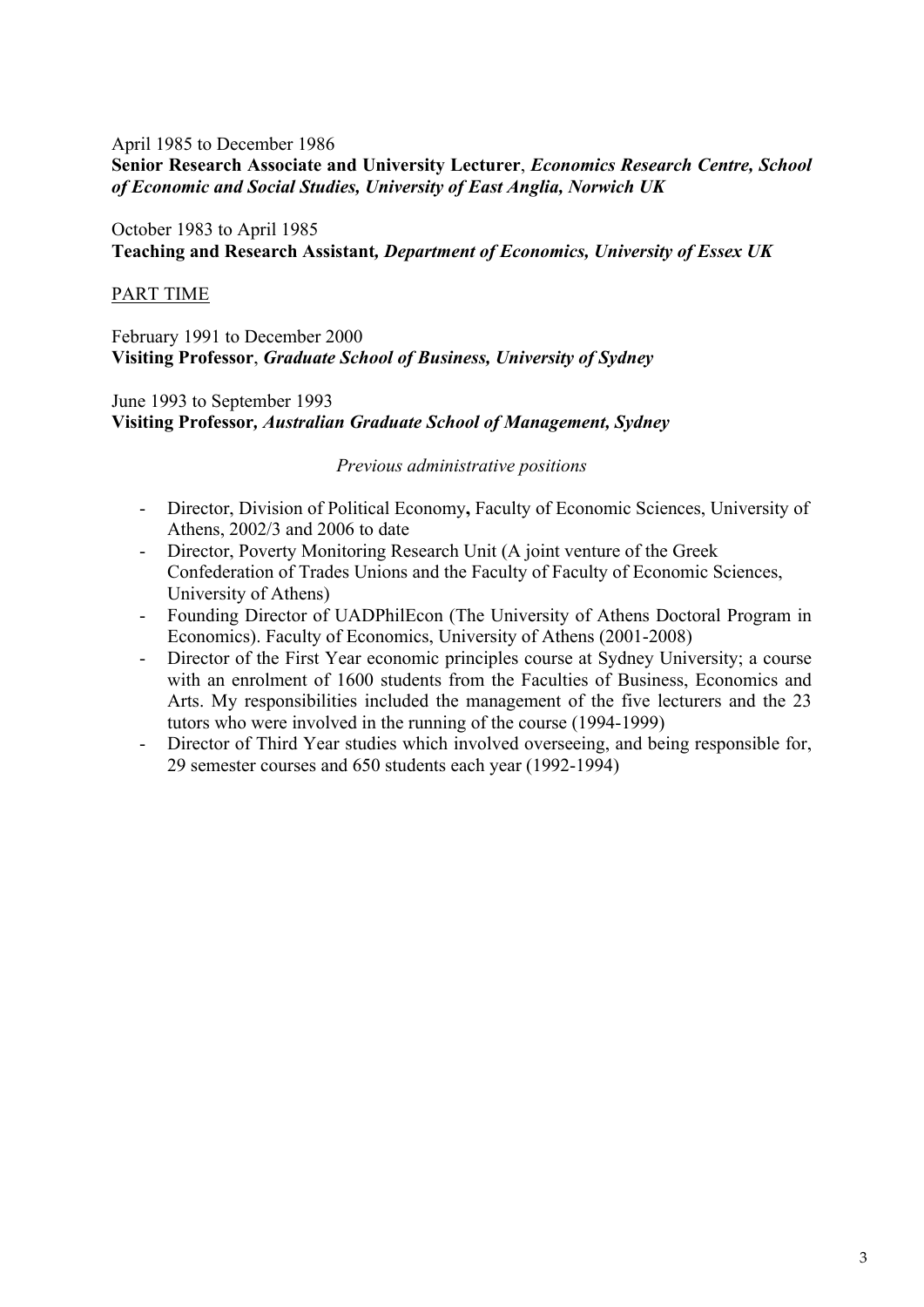# **4. Major research areas**

- **A.** *Global and European Economic and Financial Crisis*
- **B.** *Political Economy*
- **C.** *Strategic choice (game) theory and its links with economic and political philosophy*
- **D.** *Experimental social sciences*
- **E.** *Digital Economies*
- **F.** *Industrial relations and models of wage inflation in Britain and Australia*
- **G.** *Statistical theory and method*
- **H.** *Commodity prices*
- **I.** *Economic education*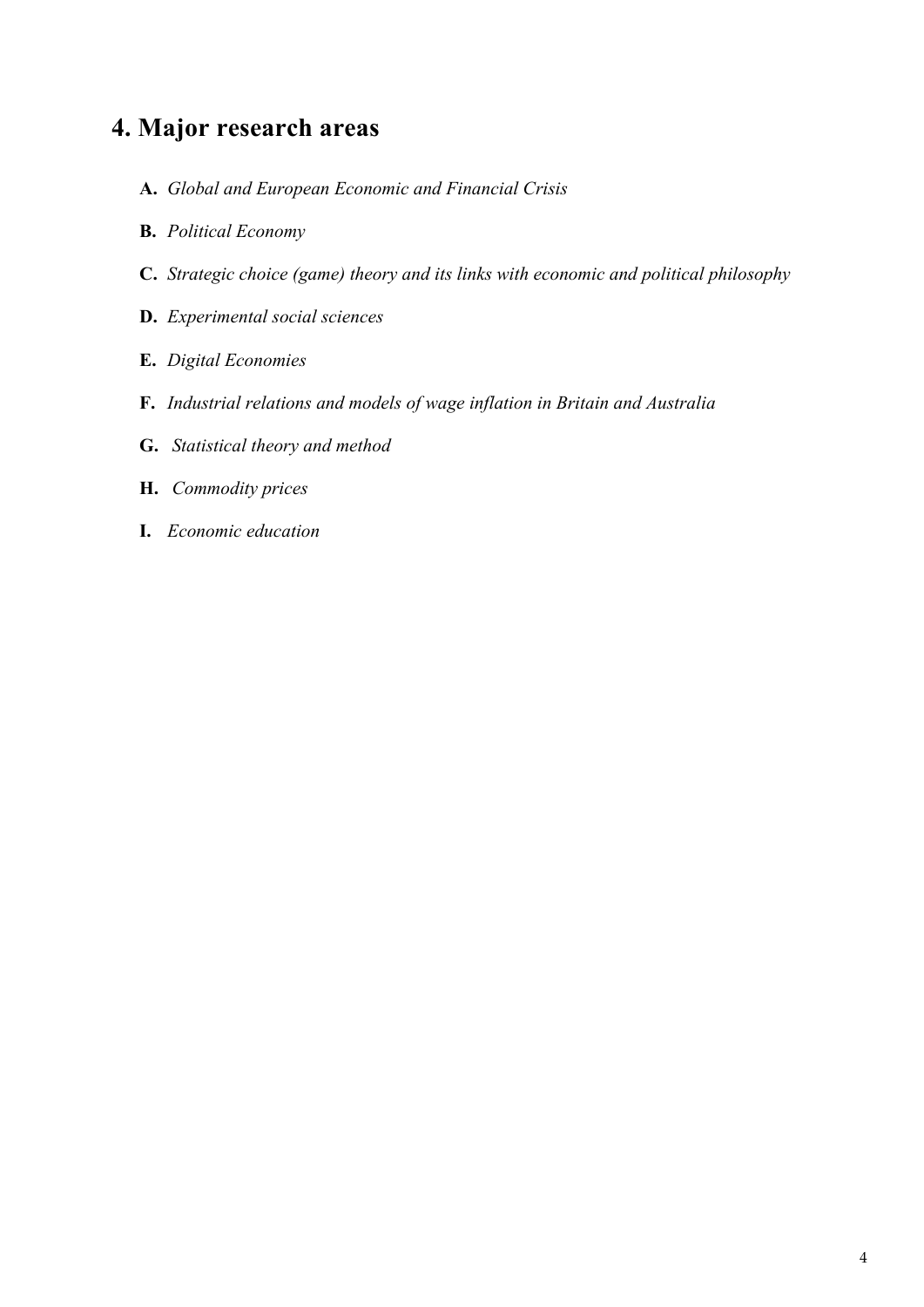# **5. Publications**

### *Books*

- 1. Y. Varoufakis (2015). *Europe Unhinged: The next phase of the global crisis*, New York: Nation Books, forthcoming
- 2. Y. Varoufakis, S. Holland and J.K. Galbraith (2014). *Modeste proposition pour résoudre la crise de la zone euro* (The Modest Proposal for Resolving the Eurozone Crisis), with a foreword by Michel Rocard (former Prime Minister of France), Paris: Les Petit Matins,
- 3. Y. Varoufakis (2013). *Economic Indeterminacy: An encounter with the economists' peculiar nemesis*, London and New York: Routledge, London and New York: Routledge
- 4. Y. Varoufakis (2013 2nd edition, 2011 1st edition). *The Global Minotaur: America, the True Causes of the Financial Crisis and the Future of the World Economy*, London and New York: Z Boos [translated in German, Italian, Greek, Arabic (Egypt), Spanish, Czech, French, Chinese, Finnish]
- 5. Y. Varoufakis, J. Halevi and N. Theocarakis (2011). *Modern Political Economics: Making sense of the post-2008 world*, London and New York: Routledge
- 6. Hargreaves-Heap, S. and Y. Varoufakis (2004). *Game Theory: A Critical Text*, London and New York: Routledge
- 7. Y. Varoufakis (ed.) (2000). *Game Theory: Critical Concepts Vol. 1-5*, London: Routledge. A 1600 page, five volume anthology of papers/chapters on game theory in five volumes, each with an introduction by the editor (see Chapters in Books for titles). **Volume 1**: Foundations, **Volume 2**: Refinements, **Volume 3:** Economic Applications, **Volume 4:** Game theory in the Social Sciences, **Volume 5:** Philosophical Discontents
- 8. Y. Varoufakis (1998). *Foundations of Economics: A beginner's companion*, London and New York: Routledge (translated in Chinese)
- 9. Hargreaves-Heap, S. and Y. Varoufakis (1995). *Game Theory: a critical introduction,*  London and New York: Routledge (Japanese and Italian translations)
- 10. Y. Varoufakis (1991). *Rational Conflict*, Oxford: Blackwell Publishers
- 11. Y. Varoufakis and D. Young (eds.) (1990). *Conflict in Economics*, Hemel Hempstead: Wheatsheaf and New York: St Martin's Press
- 12. Y. Varoufakis (1988). *Econometric Methods on MINITAB: A manual*, Norwich: University of East Anglia

### *Books in Greek*

- 13. Y. Varoufakis, (2014). *Discussing economics with my daughter* (*Μιλώντας µε την κόρη µου για την οικονοµία)*, Athens: Patakis Plublishers
- 14. Y. Varoufakis, (2014). *The Genesis of 'Bailed-Out' Greece* (*Η Γένεση της Μνηµονιακής Ελλάδας)*, Athens: Gutenberg
- 15. Y. Varoufakis, S. Holland, J.K. Galbraith (2014). *The Modest Proposal for Overcoming the Euro Crisis* (*Μια Μετριοπαθής Πρόταση για την Επίλυση της Κρίσης του Ευρώ)*, Athens: Potamos
- 16. Y. Varoufakis (2012). *The Global Minotaur: The true causes of the world crisis* (*Ο Παγκόσµιος Μινώταυρος: Τα πραγµατικά αίτια της κρίσης)*, Athens: Livanis Publishers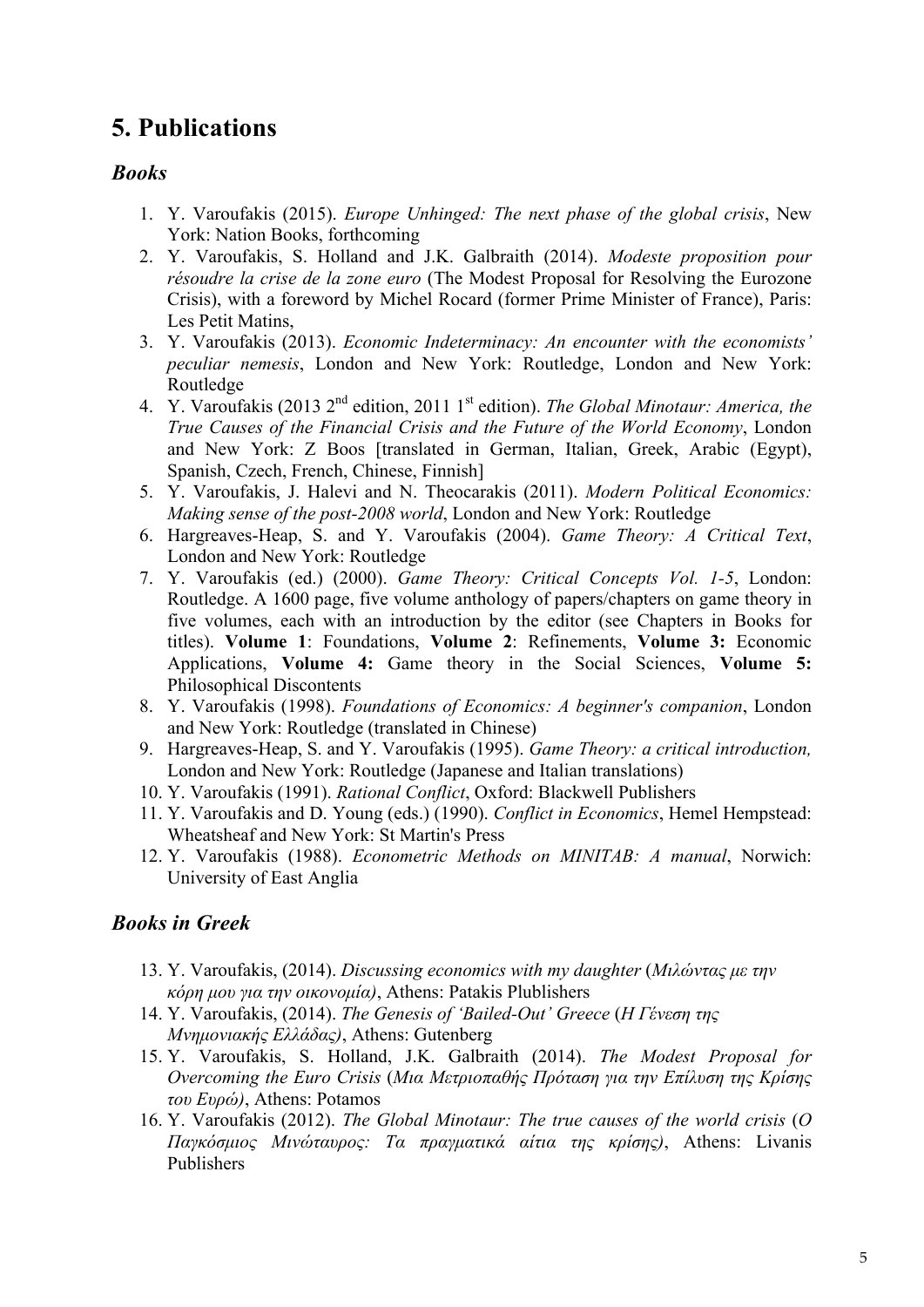- 17. Y. Varoufakis (2011). *A Lexicon for the Age of Crisis: The economic terms that oppress us* (*Κρίσης Λεξιλόγιο: Οι οικονοµικοί όροι που µας καταδυναστεύουν)*, Athens: Potamos
- 18. Y. Varoufakis (2007). *Game Theory: The theory that seeks to unify the social sciences* (*Θεωρία Παιγνίων: Η θεωρία που φιλοδοξεί να ενοποιήσει τις κοινωνικές επιστήµες*, Athens: Gutenberg
- 19. Y. Varoufakis (2007). *Political Economy: Economic theory in the light of critical assessment* (*Πολιτική Οικονοµία: Η οικονοµική θεωρία στο φως της κριτικής,* Athens: Gutenberg
- 20. Y. Varoufakis and N. Theocarakis (2004). *Microeconomic Models of Partial and General Equilibrium* (*Μικροοικονοµικά Υποδείγµατα Μερικής και Γενικής Ισορροπίας*, Athens: Gutenberg

### *Chapters in Books*

- 1. Y. Varoufakis (2013). 'We are all Greeks now: The crisis in Greece in its European and Global context', in A. Triandafylidou (ed), *The Greek Crisis and European Modernity*, London: Palgrave Macmillan
- 2. Y. Varoufakis (2010). 'Game Theory' in *The SAGE Encyclopedia of Political Theory*, Vol.2, edited by Mark Bevir, Los Angeles: Sage Publications, pp. 541-4
- 3. Y. Varoufakis (2009). 'A most peculiar success: Constructing UADPhilEcon, a Doctoral Program in Economics at the University of Athens, in Robert F. Garnett Jr**,** Erik Olsen**,** Martha Starr (eds.). *Economic Pluralism*, London and New York: Routledge
- 4. Arnsperger, C. and Y. Varoufakis (2007). 'What is Neoclassical Economics? The three axioms responsible for its theoretical oeuvre, practical irrelevance and, thus, discursive power', in E. Fulbrook (ed.). *Pluralism in Economics*, Cheltenham: Edward Elgar
- 5. Y. Varoufakis (2000). 'Great Expectations: Game Theory's Promise to Unify the Social Sciences', in Y. Varoufakis (ed.) (2000). *Game Theory: Critical Concepts Vol.1*
- 6. Y. Varoufakis (2000). 'Second Wind: Game Theory Comes of Age', in Y. Varoufakis (ed.) (2000). *Game Theory: Critical Concepts Vol. 2*
- 7. Y. Varoufakis (2000). 'Takeover: Game Theory's Influence on Economics', in Y. Varoufakis (ed.) (2000). *Game Theory: Critical Concepts Vol. 3*
- 8. Y. Varoufakis (2000). 'Beyond Economics: Game Theory's foray into the Social Sciences', in Y. Varoufakis (ed.) (2000). *Game Theory: Critical Concepts Vol. 4*
- 9. Y. Varoufakis (2000). 'Game Theory's Philosophical Foundations: Internal and External Critique', in Y. Varoufakis (ed.) (2000). *Game Theory: Critical Concepts Vol. 5*
- 10. Lyons, B. and Y. Varoufakis (1997). 'Game theory, oligopoly and bargaining' in M. La Manna (ed). *Readings in Microeconomic Theory*, London: Dryden Press (reprinted from C10 below)
- 11. Y. Varoufakis (1996). 'Economics as the Ethic of Our Times' in P. Groenewegen (ed.). *Ethics and Economics*, London: Routledge
- 12. Hargreaves-Heap, S. and Y. Varoufakis (1995). 'Experimenting with Neo-Classical Economics: a critical review of experimental economics', in I. Rima (ed). *Measurement, Quantification and Development of Modern Economic Analysis*, New York: Routledge
- 13. Y. Varoufakis (1995). 'Comment' in T. Aspromourgos and M. Smith (eds.). *The*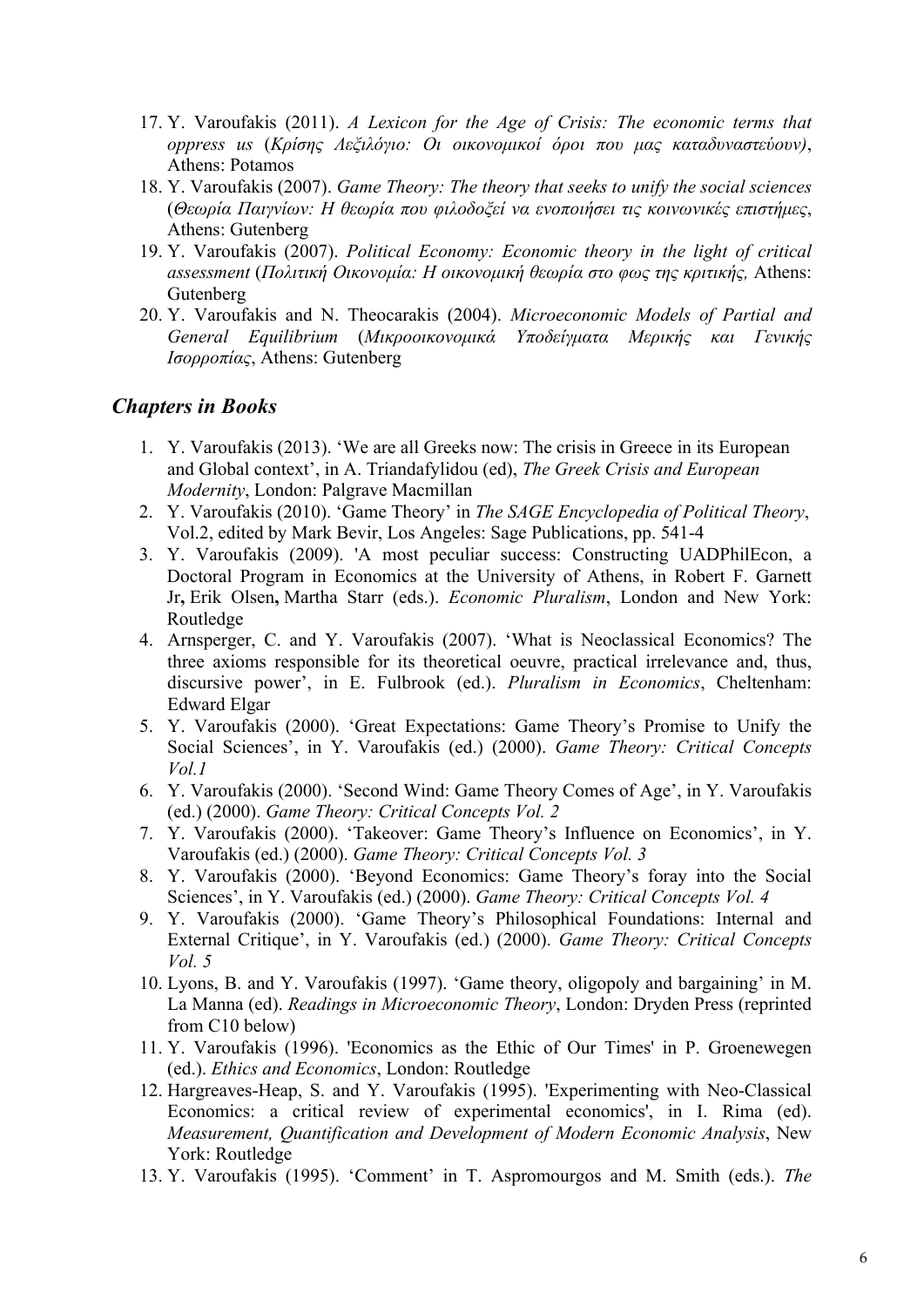*Pursuit of Full Employment in the 1990s*, Sydney: Department of Economics, University of Sydney

- 14. Lyons, B. and Y. Varoufakis (1993). 'Theories of Games and Contracts', in L. Fillipini (ed.). *Rational Choice and Information* (in Italian). Milano
- 15. Y. Varoufakis (1992). 'The Writing of an Economic Rationalist Manifesto', in Stilwell et al (eds.). *Alternatives to Economic Rationalism*, Sydney: Pluto Press
- 16. Hargreaves-Heap, S. and Y. Varoufakis (1991). 'Economic Theories of Information: a critique', in B. Williams and B. Spawl (eds.). *Information Technology and Accounting: the impact of information technology*, London: Chapman and Hall
- 17. Y. Varoufakis (1990). 'Conflict in Equilibrium', in Y. Varoufakis and D. Young (1990). *Conflict in Economics* see above
- 18. Y. Varoufakis (1990). 'Solidarity in Conflict', in Y. Varoufakis and D. Young (1990). *Conflict in Economics* see above
- 19. Lyons, B. and Y. Varoufakis (1989). 'Game theory, Oligopoly and Bargaining', in J. Hey (ed.). *Current Issues in Microeconomics*, London: Macmillan

### *Articles*

- 1. Y. Varoufakis (2013). 'From contagion to incoherence: Toward a model of the unfolding Eurozone crisis', *Contributions to Political Economy*, 32, 51-71
- 2. Y. Varoufakis (2013). 'Europe Unhinged: What the financial crisis of 2008 meant for the integrity of the Eurozone', *European Financial Review*, June-July 2013, 51-53 (europeanfinancialreview.com)
- 3. Y. Varoufakis and S. Holland (2011). 'A Modest Proposal for Overcoming the Euro Crisis', *International Journal of Pluralism and Economic Education*, 2, 227-235
- 4. Y. Varoufakis (2010). 'A New Versailles haunts Europe (or Furiosa Teutonicorum insania)', *Re-public*, 23
- 5. Y. Varoufakis (2009). 'Where the customers are always wrong: some thoughts on the societal impact of a non-pluralist economic education', *International Journal of Pluralism and Economics Education*, 1, 46-57
- 6. Y. Varoufakis (2009). 'Pristine equations, tainted economics and the postwar order: Or how the Cold War fashioned a formalist economics whose dominance remains inversely proportional to its explanatory power and functional to an irrational global order', presented on 10th April 2009 at Columbia University and included in the Proceedings of the *Cold War Politics and Social Science Workshop*, Heyman Centre for the Humanities, Columbia University
- 7. Y. Varoufakis (2008). 'Game Theory: Can it unify the social sciences?', *Organization Studies*, 29, 1255-77
- 8. Y. Varoufakis (2008). 'Capitalism according to Evolutionary Game Theory: On the impossibility of a sufficiently evolutionary model of historical change', *Science and Society*, 72, 63-94
- 9. Y. Varoufakis (2006). 'The Bonds that Impede: A model of the joint evolution of corruption and apathy', *Indian Journal of Economics*, 54, 84-105
- 10. Y. Varoufakis (2006). 'Rational Rules of Thumb in Finite Dynamic Games: N-person backward induction with inconsistently aligned beliefs and full rationality', *American Journal of Applied Science*, 2 (Special Issue). 57-60
- 11. Y. Varoufakis (2005). 'A Hard Spectre to Silence: Meghnad Desai's *Marx's Revenge*', *Science and Society*, 69:4, 617-25
- 12. Arnsperger, C. and Y. Varoufakis (2003). 'Toward a Theory of Solidarity', *Erkenntnis*, 59, 157-188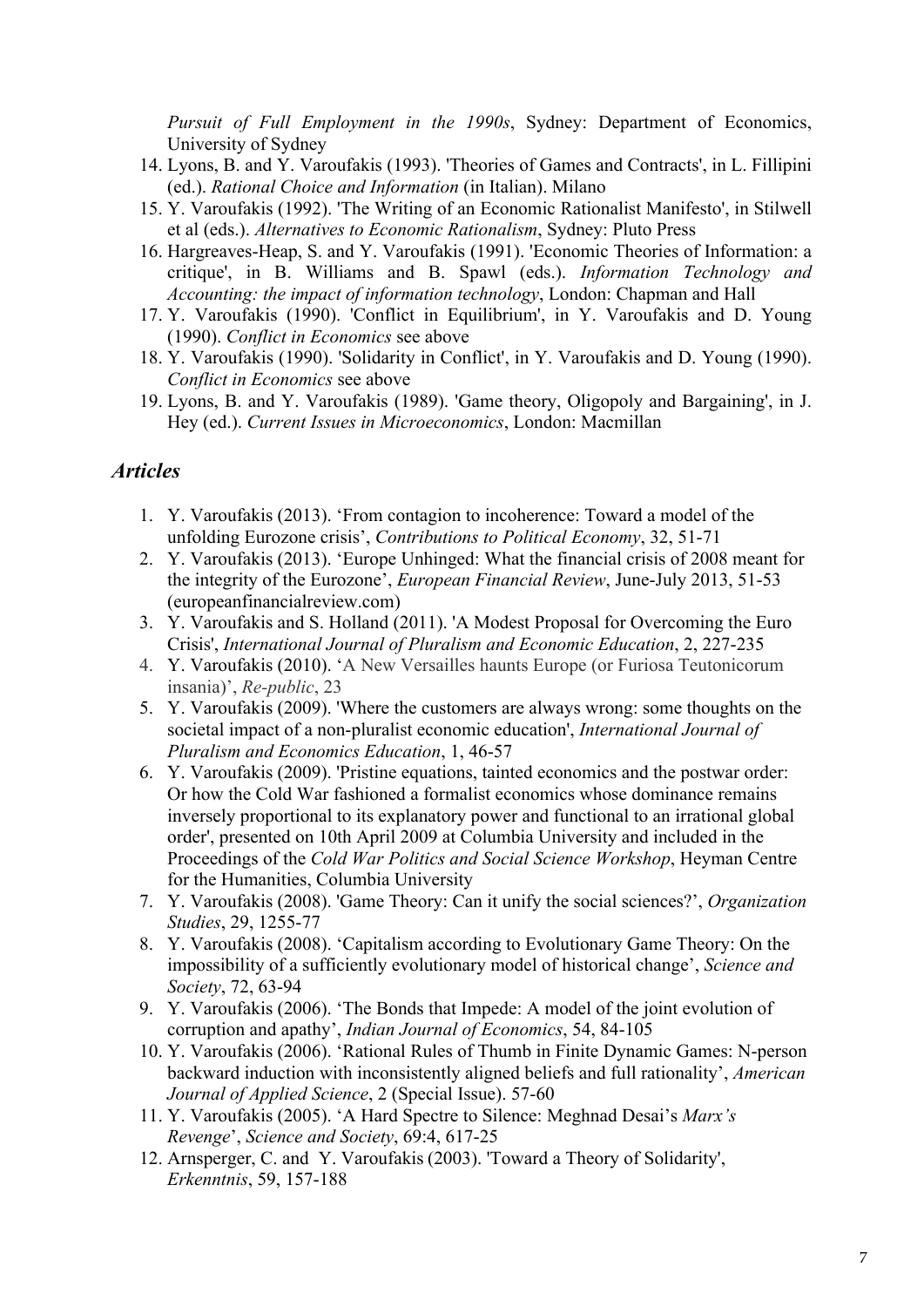- 13. Halevi, J. and Y. Varoufakis (2003). 'Questions and Answers on the Global Minotaur', *Monthly Review*, 55 (December). 26-32
- 14. Halevi, J. and Y. Varoufakis (2003) 'The Global Minotaur', *Monthly Review*, 55 (July-August). 56-74
- 15. Y. Varoufakis (2002/3). 'Against Equality', Science and Society, 4, 448-72
- 16. Theocarakis, N. and Y. Varoufakis (2002). 'In search of a dispassionate tribunal', *The Drawing Board*, 3(1)
- 17. Hargeaves-Heap, S. and Y. Varoufakis (2002). 'Some experimental results on discrimination, co-operation and perceptions of fairness', *The Economic Journal*, 112, 678-702
- 18. Y. Varoufakis (2002). 'Deconstructing Homo Economicus? Reflections on an encounter between postmodernity and neoclassical economics', *Journal of Economic Methodology*, 9, 389-396
- 19. Y. Varoufakis (2002). 'Against Equality', *Science and Society*, 66,448-72
- 20. Gangopaydhya P. and Y. Varoufakis (2000). 'Central Bank Independence and the Value of Ambiguity: A three player reputational game', *Rivista Internazionale di Scienze Economiche e Commerciali*, 47, 531-57
- 21. Y. Varoufakis (1998/9). 'Defending History', *Science and Society*, 62,585-91
- 22. Y. Varoufakis (1997). 'Moral rhetoric in the face of strategic weakness: experimental clues for an ancient puzzle', *Erkenntnis*, 46, 87-110
- 23. Y. Varoufakis (1996). 'Bargaining and Strikes: from an equilibrium to an evolutionary framework', *Labour Economics*, 3, 385-98
- 24. Y. Varoufakis (1996). 'Coercion and allocation', *Science and Society*, 59, 420-430
- 25. Sapsford, D. and Y. Varoufakis (1995). 'Labour productivity growth trends in OECD countries: Selection of sub-periods', *International Journal of Manpower*, 16, 46-57
- 26. Y. Varoufakis (1993/94). 'Reason without Freedom: a response to Mayer', *Science and Society*, 57, 453-460
- 27. Y. Varoufakis (1993). 'Modern and Postmodern Challenges to Game Theory', *Erkenntnis*, 38,371-404
- 28. Y. Varoufakis (1992/93). 'Freedom within Reason: from axioms to praxis', *Science and Society*, 56, 440-466
- 29. Y. Varoufakis (1992). 'Modelling Rational Conflict', *Economie Appliquee*, XLV, 53- 78
- 30. Y. Varoufakis (1992). 'Evaluating Probability Predictions: an application of Copas' diagrammatic method in comparing two models of strikes', *Rivista Internazionale di Scienze Economiche e Commerciali*, 38, 693-700
- 31. Y. Varoufakis (1991). 'The Neoclassical Theory of Choice: Introducing undergraduates to criticism', *Economics* (The journal of the 'Economics in Higher Education Society'). June issue, 2-14
- 32. Y. Varoufakis and D. Sapsford (1991). 'Discrete and smooth switching regressions for Australian labour productivity growth', *Applied Economics*, 23, 1299-1304
- 33. Sapsford, D. and Y. Varoufakis (1991). 'Forecasting coffee prices: ARIMA versus econometric approaches', *Rivista Internazionale di Scienze Economiche e Commerciali*, 37, 551-63
- 34. Y. Varoufakis and D. Sapsford (1990). 'A real target model of wage inflation with variable union power: the case of the UK 1962-1985', *Applied Economics*, 22, 1103- 1117
- 35. Y. Varoufakis (1989). 'Worker solidarity and strikes', *Australian Economic Papers*, June, 76-92
- 36. Sapsford, D. and Y. Varoufakis (1987). 'An ARIMA model of tea prices', *Journal of*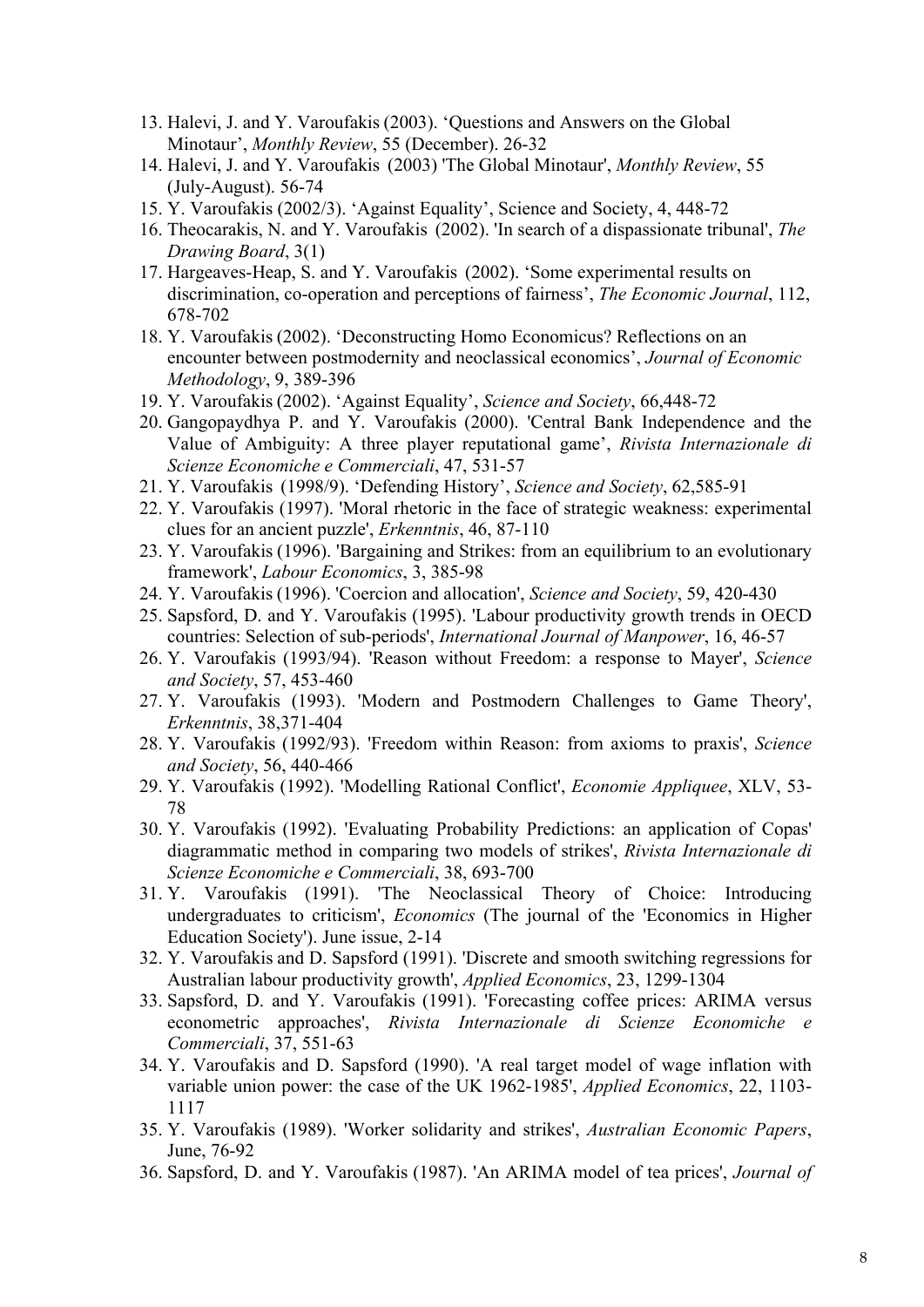*Agricultural Economics*, 34, 121-32

### **Academic articles in Greek**

- 37. Y. Varoufakis (1997). 'Η Κριτική των Κοινωνικών Διακρίσεων και της Ηθικής: Ο Hume και ο Marx συναντούν την Εξελικτική Θεωρία Παιγνίων', *Αξιολογικά,* Τεύχος 10, 109-151 [Towards a Critique of Social Asymmetry and Ethics: Hume and Marx meet evolutionary game theory], *Axiologika*, 10, 109-151]
- 38. Anagnostopoulou, M. and Y. Varoufakis (1996). 'Η Εξέλιξη της Ανισότητας: Εξελικτικές Θεωρίες και η Κοινωνική Θέση της Γυναίκας', *Το Γιοφύρι* (Περιοδικό Νεοελληνικών Σπουδών). 14, 36-44 ['The Evolution of Inequality: Evolutionary theories and the social status of women', *To Yiofiri*, 14, 36-44]

### *Book Reviews*

- 39. "Egalitarianism's latest foe: A review of Thomas Piketty's Capital in the 21st Century", *Real World Economics Review*, forthcoming, 2014
- 40. 'Contemporary Economic Thought' edited by A. Vlachou, *Science and Society*, 65, 537-539, 2001-2002
- 41. 'Development as Freedom' by Amartya Sen, *Economic Record*, June, 77, p.213, 2001
- 42. 'Martin Shubik's Political Economy, Oligopoly and Experimental Games: The Selected Essays of Martin Shubik, Volume One', Vol. 1 of Collected Essays', *The Economic Journal*. 2001
- 43. 'Soviet Marxism and Soviet Analytical Philosophies of History by Eero Loone', *Science and Society*, 58, 344-46, 1994

# **6. Teaching experience**

### **Summary**

A list of courses I have taught, and research supervision I have performed, at Universities in the United Kingdom, Australia, the United States of America, Belgium and Greece follows. For more details, see the addendum below:

| Microeconomics; Macroeconomics (especially New Classical     |  |                           |  |                                        |                                                                                                                                                                                                                                                                            |
|--------------------------------------------------------------|--|---------------------------|--|----------------------------------------|----------------------------------------------------------------------------------------------------------------------------------------------------------------------------------------------------------------------------------------------------------------------------|
| and Post-Keynesian); Game and Bargaining Theory; Labour      |  |                           |  |                                        |                                                                                                                                                                                                                                                                            |
| Economics and Industrial Relations; International Economics; |  |                           |  |                                        |                                                                                                                                                                                                                                                                            |
|                                                              |  |                           |  |                                        |                                                                                                                                                                                                                                                                            |
| Econometrics; History of Economic Thought                    |  |                           |  |                                        |                                                                                                                                                                                                                                                                            |
| Microeconomics for Management; Markets and Prices            |  |                           |  |                                        |                                                                                                                                                                                                                                                                            |
|                                                              |  |                           |  |                                        |                                                                                                                                                                                                                                                                            |
| Game Theory and Decision Theory; Applied Econometrics;       |  |                           |  |                                        |                                                                                                                                                                                                                                                                            |
|                                                              |  |                           |  |                                        |                                                                                                                                                                                                                                                                            |
|                                                              |  |                           |  |                                        |                                                                                                                                                                                                                                                                            |
|                                                              |  |                           |  |                                        |                                                                                                                                                                                                                                                                            |
| Supervised to completion seven PhD students (five of whom    |  |                           |  |                                        |                                                                                                                                                                                                                                                                            |
| are now tenured academics) plus numerous MPhil, MA and       |  |                           |  |                                        |                                                                                                                                                                                                                                                                            |
|                                                              |  |                           |  |                                        |                                                                                                                                                                                                                                                                            |
|                                                              |  | Global<br>Honours theses. |  | International Issues in Macroeconomics | and European Crises, Political Economy;<br>Development Economics; Mathematical Methods; Applied<br>Philosophical, Economic and Political Liberalism; Ethics;<br>Methodology of Economics; General Equilibrium Theory;<br>Value and Growth; The Global and European Crises; |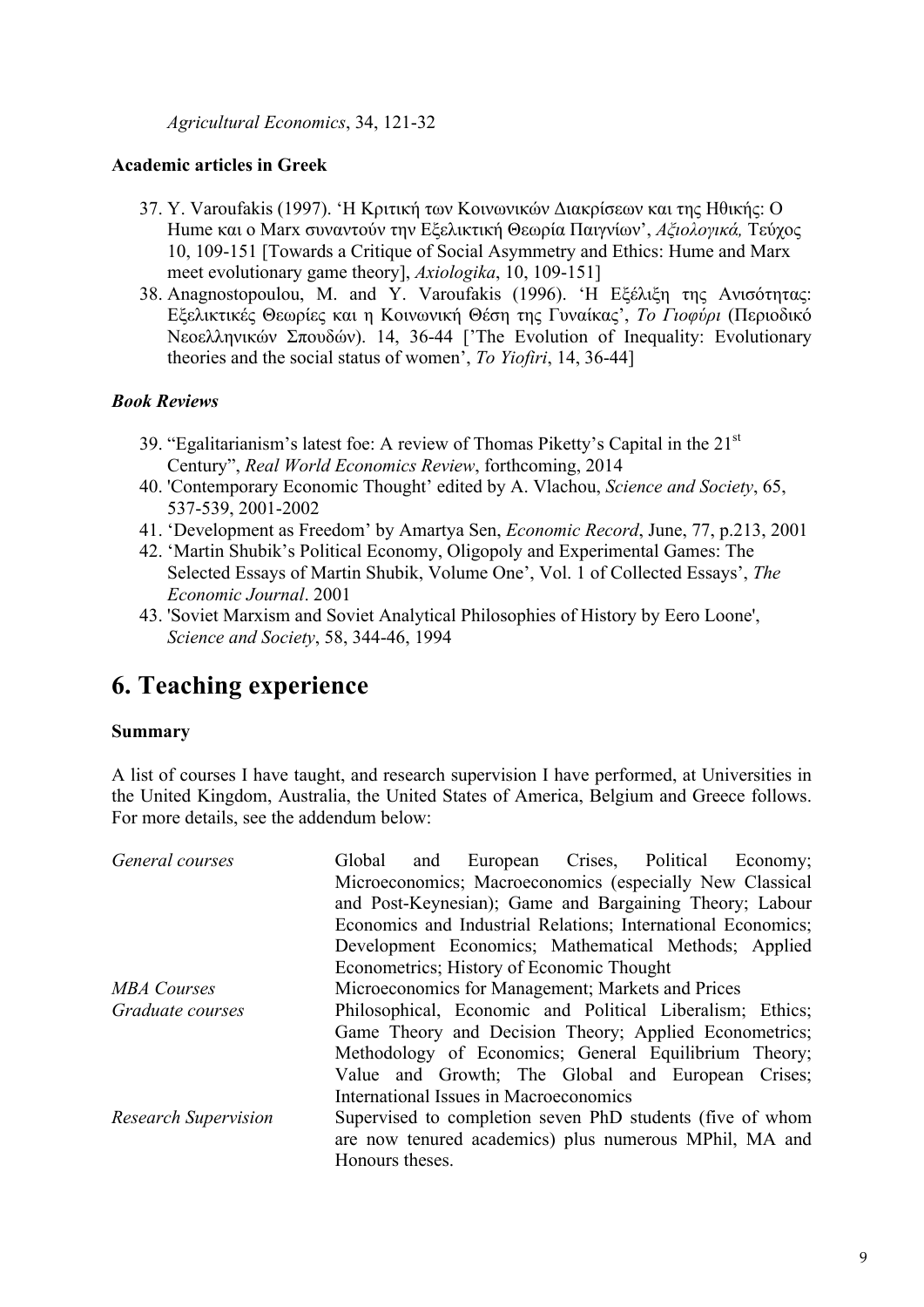# **TEACHING AND RESEARCH SUPERVISION**  *ADDENDUM*

## **TEACHING**

## 2013- *Lyndon B. Johnson School of Public Affairs*, *University of Texas, Austin*, USA

Teaching two Graduate Courses per semester to classes of fifteen PhD students:

Semester 1

- (1) The European Crisis in its Global Context
- (2) Value, Growth and Development
- (3) Microeconomics for Policy Studies

Semester 2

- (1) An Anatomy of Economic Liberalism
- (2) Strategic Behaviour

### 2000-12 *Department of Economics, University of Athens, Greece*

Teaching one undergraduate and one postgraduate course per semester:

#### UNDERGRADUATE COURSES

- (1) Introduction to Political Economy
- (2) Microeconomic Theory: Markets and General Equilibrium

#### POSTGRADUATE COURSES

- (1) Game and Bargaining Theory
- (2) Political Philosophy

### 1990-2000 *Department of Economics, University of Sydney, Australia*

#### UNDERGRADUATE COURSES (offered as part of the Bachelor of Economics)

- (1) Introduction to Microeconomics
- (2) Game Theory
- (3) Macroeconomics (Intermediate)
- (4) Applied Economic Policy Seminars

POSTGRADUATE COURSES (offered as part of the Masters of Economics &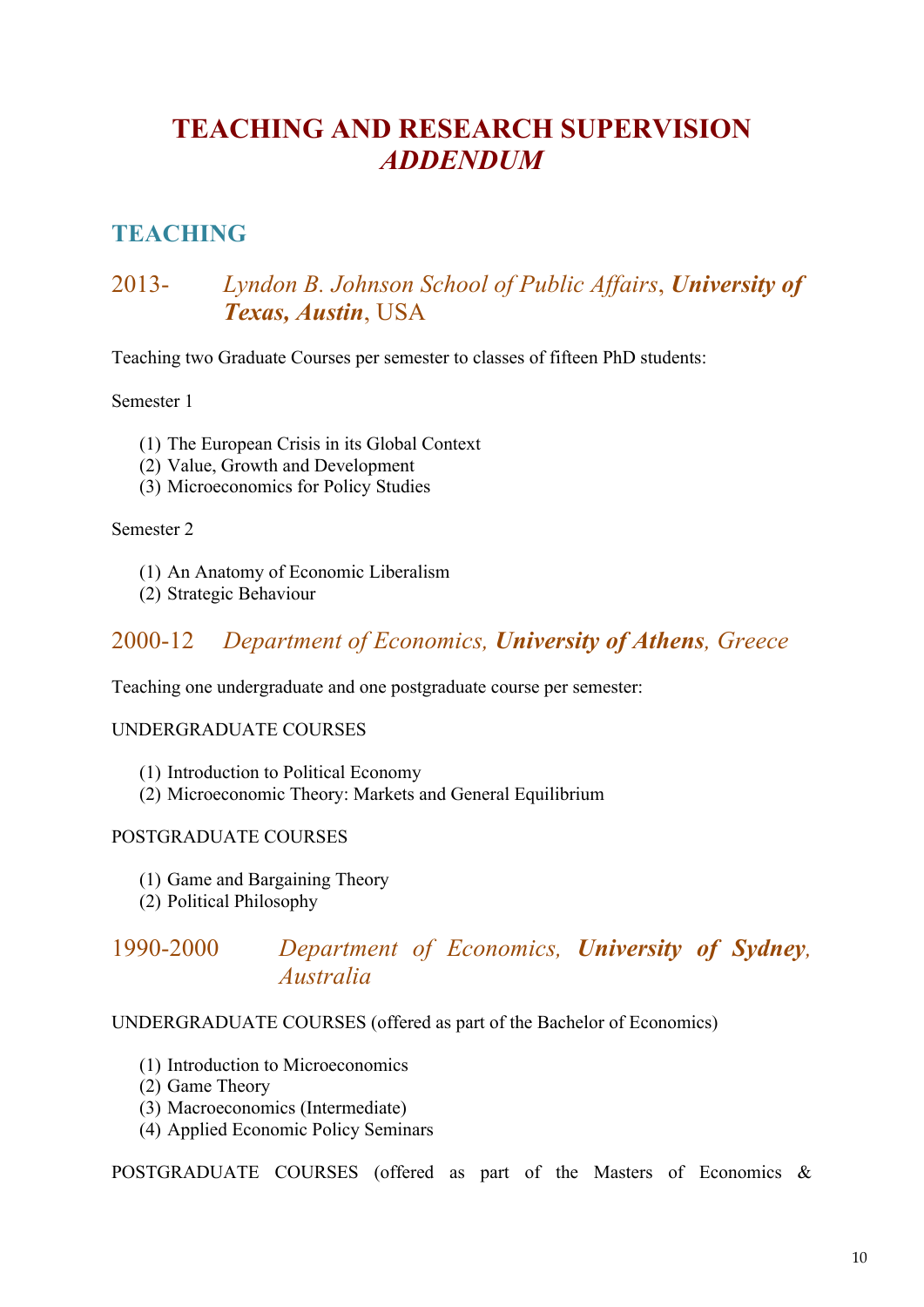Econometrics; except No. 3 which was offered as part of the Masters of Arts)

- (1) General Equilibrium Theory
- (2) Applied Econometrics
- (3) Anatomy of Liberalism

### 1993-4 & 1998-9 *Australian Graduate School of Management, University of New South Wales, Australia*

Graduate MBA courses taught:

- (1) Markets and Prices
- (2) Strategic Decision Making

### 1995-6 *Department of Political Economy, University of Glasgow, Scotland*

Taught four undergraduate courses:

- (1) Introduction to Economics
- (2) Mathematical Economics
- (3) The Theory of Bargaining
- (4) Monetary Theory and Policy

## 1986-8 *University of Cambridge – Trinity College and Department of Applied Economics*

Taught three undergraduate courses:

- (1) General Equilibrium Theory (Trinity)
- (2) Game Theory (Trinity)
- (3) Econometrics (DAE)

### 1984-6 *School of Economic and Social Studies, University of East Anglia, UK*

Taught five undergraduate and two graduate courses (as part of the BA in Economics and Social Studies and the MA in Economics and Econometrics respectively)

#### UNDERGRADUATE COURSES

- (1) International Trade Theory
- (2) Labour Economics
- (3) Microeconomics
- (4) Econometrics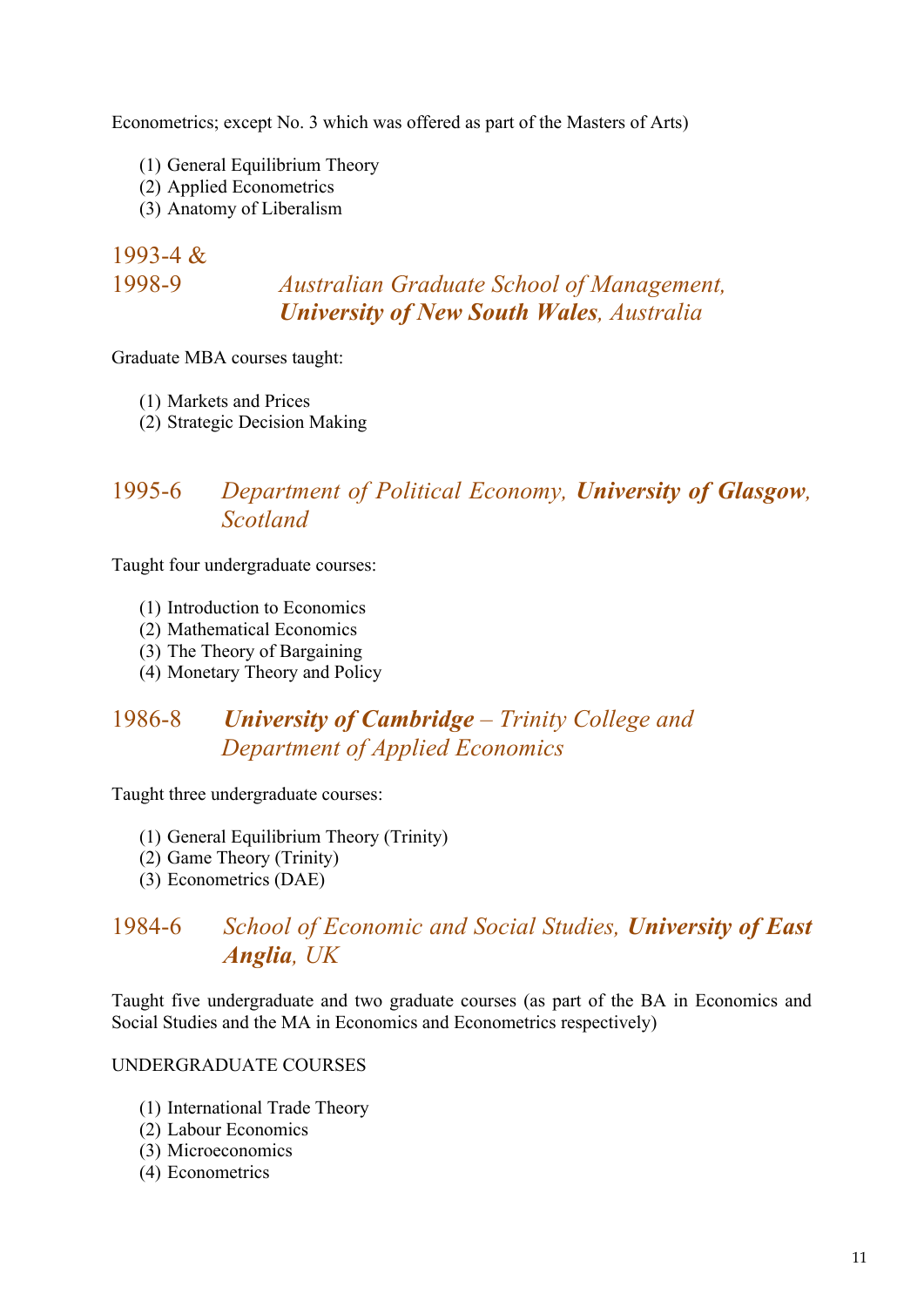#### (5) Development Economics

#### GRADUATE COURSES

- (1) Game Theory
- (2) Advanced Econometrics

## 1982-4 *Department of Economics, University of Essex, UK*

Taught three undergraduate courses:

- (1) Intermediate Microeconomics
- (2) Labour Economics
- (3) Introductory Econometrics

### **RESEARCH SUPERVISION**

### *PhD Theses*

#### **Principal Supervisor**

I have supervised seven PhD theses from beginning to completion as Principal Supervisor. The said theses were submitted to the following universities:

University of Sydney, Australia: 3 theses University of Athens, Greece: 3 theses Catholic University of Louvain-la-neuve, Belgium: 1 thesis

Of these seven doctoral candidates five moved on to tenured academic positions in Belgium, Greece, the UK and Australia.

#### **Associate Supervisor**

Acted as associate supervisor of thirty seven PhD candidates. The distribution of the latter across different universities follows:

University of East Anglia, UK: 1 thesis University of Cambridge, UK: 1 thesis University of Glasgow, UK: 2 theses University of Sydney, Australia: 14 theses University of New South Wales, Australia: 1 thesis University of Western Sydney, Australia: 2 theses Athens University of Economics and Business, Greece: 3 theses University of Athens, Greece: 12 theses University of Sienna, Italy: 1 thesis